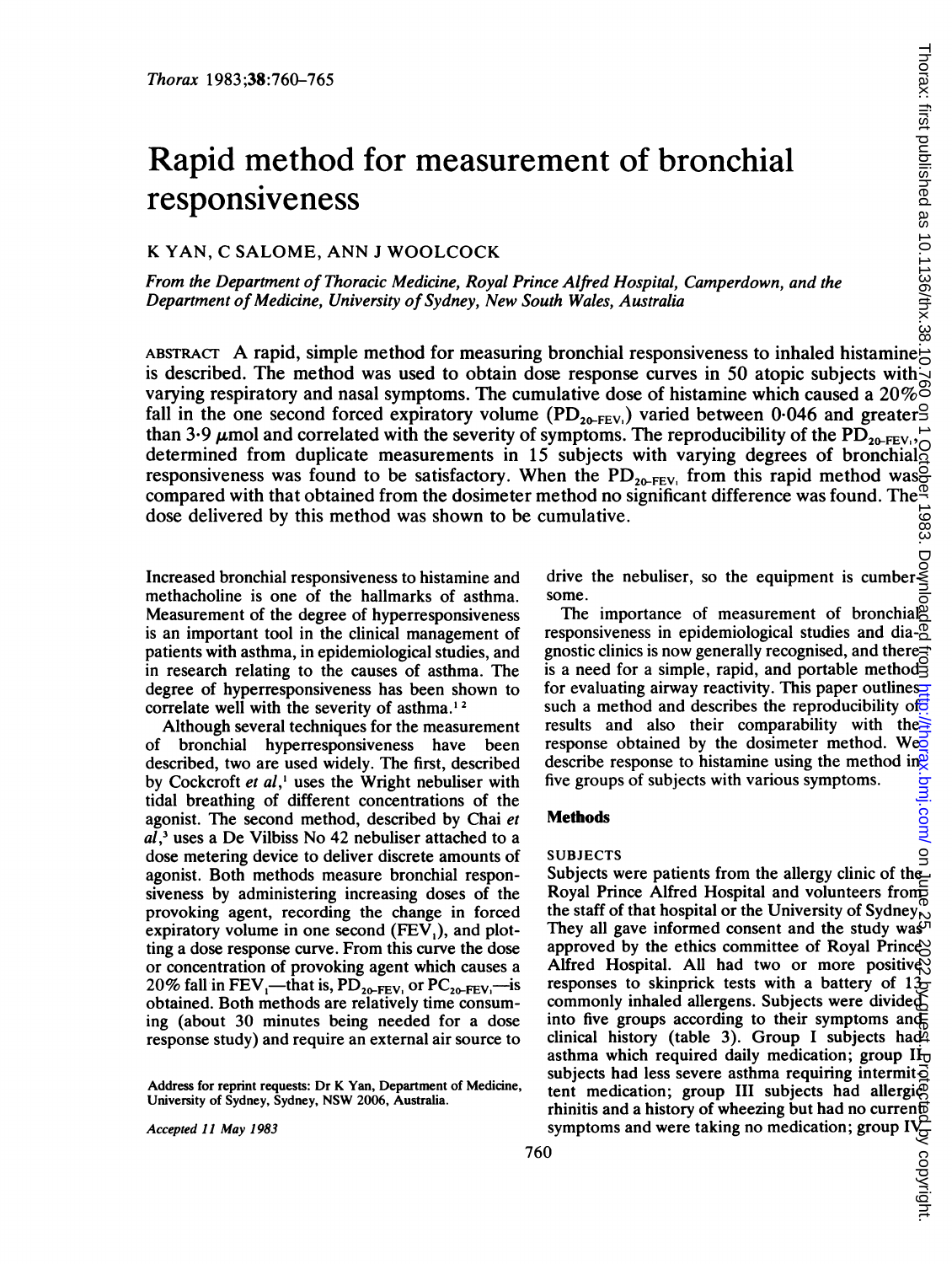subjects had allergic rhinitis but had never had wheezing, episodes of dyspnoea, or chest tightness; group V subjects had no history of respiratory or nasal symptoms. All subjects refrained from taking bronchodilator treatment for at least six hours and antihistamines for 48 hours before any challenge.

#### STUDY DESIGN

All subjects underwent a histamine inhalation test by the hand operated technique. On <sup>a</sup> second occasion, 15 subjects had this test repeated, 11 subjects had a histamine inhalation test using the dosimeter, and seven subjects were given the total cumulative dose of histamine administered in the first study as a single dose. The single dose study was to determine whether the doses administered by the rapid technique were cumulative. The single dose was administered via the hand operated nebuliser and the FEV, was measured initially after inhalation of normal saline and then at 30 second intervals for three minutes after inhalation of histamine. The second study was carried out within 10 days of the first study and at about the same time of day.

#### LUNG FUNCTION MEASUREMENT

FEV, was measured with a Vitalograph dry spirometer, each measurement being repeated until two values were reproducible to within 100 ml. The higher of these was recorded.

#### PREPARATION OF HISTAMINE SOLUTIONS

Five grams of histamine diphosphate salt were weighed and dissolved in 100 ml normal saline to make a 50 mg/ml solution. Solutions of 25, 6-25, and 3-13 mg/ml concentration were then produced by serial dilution.

#### HAND OPERATED TECHNIQUE

Five De Vilbiss No 40 glass nebulisers (De Vilbiss Co, Pennsylvania) were used to administer saline or histamine by hand. To determine the output of each nebuliser, <sup>1</sup> ml saline was placed in the nebuliser, the stoppers were placed in the holes, and the unit was weighed. The stoppers were removed and the bulb of the nebuliser was squeezed firmly 10 times. With the stopper replaced to reduce evaporation the unit was reweighed. This procedure was repeated 10 times for each nebuliser to determine the mean volume delivered per squeeze.

After baseline  $FEV$ , had been established the subject inhaled three breaths of normal saline from the first nebuliser. The mouthpiece of the nebuliser was placed between the teeth of the subject, who exhaled to slightly below functional residual capacity (FRC) and then inhaled slowly over one to two seconds towards total lung capacity (TLC), where

the breath was held for three seconds. At the beginning of inspiration the operator gave the bulb of the nebuliser one firm squeeze. The FEV, was measured after 60 seconds and the higher of two values that were reproducible to within 100 ml was recorded.

The subject then took one inhalation of  $3 \cdot 1$  mg/ml histamine, as listed in the dose schedule in table 2. This was considered to be equivalent to  $0.03 \mu$ mol histamine since the mean output of the nebuliser was 0.003 ml per squeeze. The FEV, was recorded 60 seconds after each dose and followed immediately by the next dose. When a dose required more than one inhalation, these were given in consecutive breaths. The challenge was stopped when the FEV, fell by more than 20% from the postsaline value or when the maximum dose of  $3.9 \mu$  mol was reached  $(7.8 \text{ \mu} \text{mol})$  in one subject showing a 19% fall in FEV, with 3.9  $\mu$ mol). For subjects with no history of increased airway responsiveness who had shown no response to the previous dose the test was sometimes shortened by combining dose 3 with dose 4 and dose 5 with dose 6. The test usually took seven to eight minutes. Bronchodilator aerosol was given to aid recovery.

#### DOSIMETER TECHNIQUE

This procedure was carried out with <sup>a</sup> De Vilbiss No 646 nebuliser attached to a dosimeter using compressed air. With the dosimeter set to give a nebulisation time of 0.6 seconds, the nebuliser was weighed before and after five nebulisations. The procedure was repeated 10 times. After baseline FEV, had been measured the subject inhaled five breaths of normal saline from the nebuliser attached via a nebulisation dosimeter (Rosenthal-French, USA) to compressed air at  $20$  lb/in<sup>2</sup> (138 kPa). Inhalations were taken slowly from slightly below FRC towards TLC with <sup>a</sup> nebulisation time of 0-6 seconds. As with the hand operated technique the inhalation time was one to two seconds followed by a breath hold of three seconds. FEV, was measured 60 seconds later. The challenge began with five breaths of 0.3 mg/ml histamine (0.006  $\mu$ mol histamine) and continued with doubling concentrations to 10 mg/ml. The challenge was stopped when the  $FEV<sub>1</sub>$  had fallen by more than 20% or when the maximum dose had been reached. The study took 25-30 minutes to complete. Bronchodilator aerosol was used to aid recovery.

#### EXPRESSION AND ANALYSIS OF DATA

On the basis of the estimated volume delivered by the nebuliser and the known concentration of the solution, the dose of histamine delivered to the mouth of the subject was calculated in terms of  $\mu$ moles of the salt. Response was measured as per-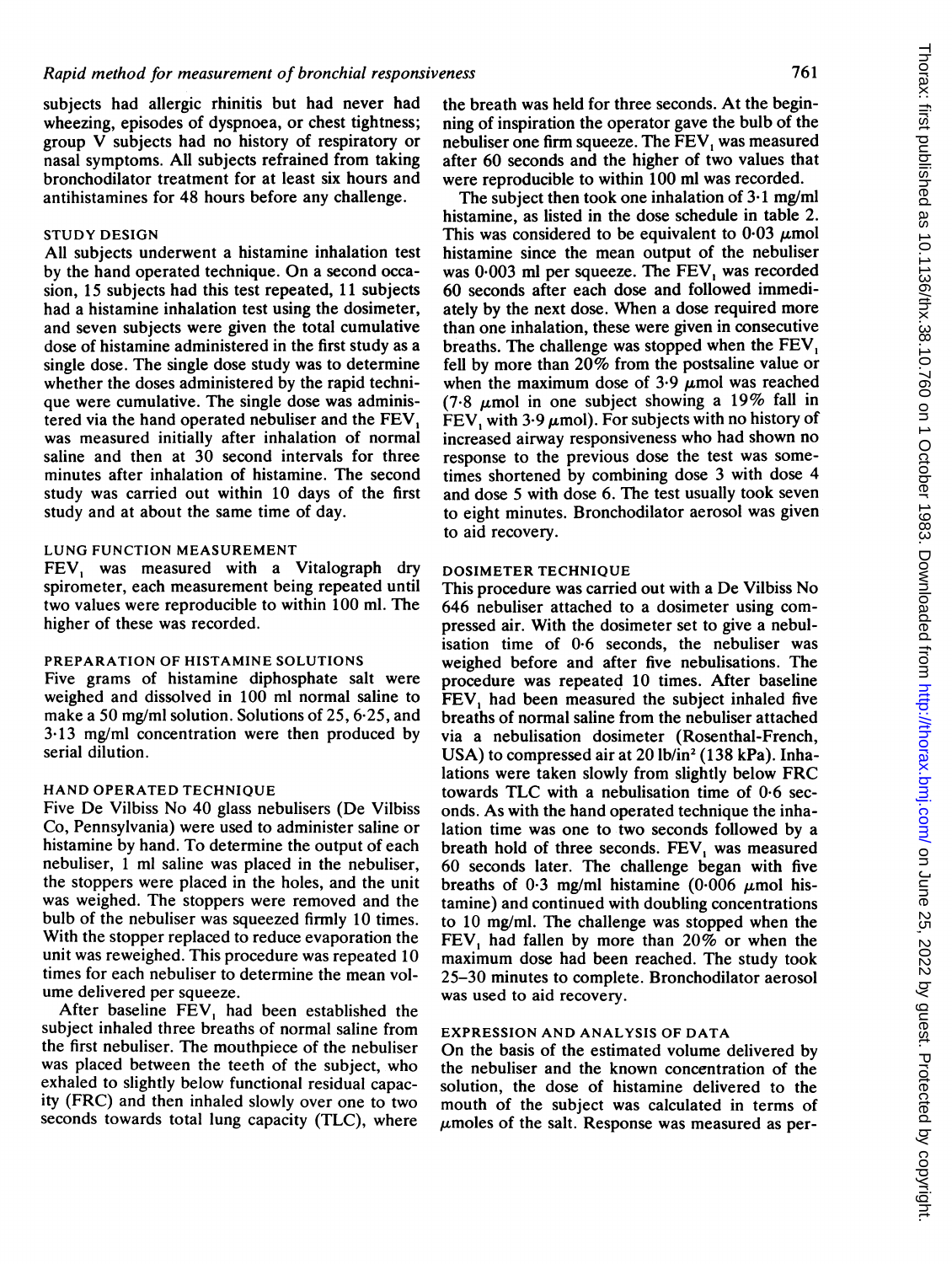Table <sup>1</sup> Output of nebulisers (values (ml) represent one discharge)

|    | De Vilbiss No 40 | De Vilbiss No 646                                                                            |  |  |
|----|------------------|----------------------------------------------------------------------------------------------|--|--|
|    |                  |                                                                                              |  |  |
| SD |                  | Mean 0-0026 0-0038 0-0033 0-0022 0-0029 0-0101<br>0.0002 0.0003 0.0001 0.00012 0.0003 0.0010 |  |  |

centage change in FEV, from the postsaline value. This was plotted on a linear scale against log dose histamine to enable the dose of histamine causing a 20% fall in  $FEV_1 PD_{20-FEV_1}$  to be determined.

Variability in the output of the nebulisers was determined by analysis of variance. The  $PD_{20-FEV_1}$ values were logarithmically transformed and all subsequent analysis was performed on the log values. The significance of differences between groups was determined by Student's t on geometric means, and, differences between the results obtained by the two methods by paired  $t$  tests. The line of regression relating the results obtained by the hand operated method on two separate days was determined by thel method of least squares and compared to the line of identity using analysis of covariance. The 5% probability level was taken to indicate a significant difference.

#### **Results**

Table <sup>1</sup> shows the mean output from each of the five No 40 nebulisers and the 646 nebuliser. The mean output for the No 40 nebulisers was 0-003 (SD 0.0007) ml. The outputs of two nebulisers (Nos 2 and 4) were significantly different from the mean. The No 646 nebuliser had a larger output  $(0.01 \text{ ml})$ .<br>Table 2 shows the doses of histamine administered Table 2 shows the doses of histamine administered by the No 40 hand operated nebuliser for each concentration of histamine.

Baseline data for the five groups of subjects are<sup>20</sup> shown in table 3; dose response curves for each sub- $\rightleftharpoons$ ject are shown in figure 1. All those with current asthma and subjects with rhinitis who had wheezed $\vec{\omega}$ in the past showed a 20% or greater fall in FEV, and  $\mathbb{S}$ their PD<sub>20</sub> values were less than 3.9  $\mu$ mol, except for $\overrightarrow{\mathsf{S}}$ the one subject in group III given 7.8  $\mu$ mol his- $\frac{\omega}{6}$ tamine, whose  $PD_{20-FEV_1}$  was 4.9  $\mu$ mol. The geometric mean values for  $PD_{20-FEV}$  for groups I, II, and III (table 4) are significantly different from each other, although considerable overlap exists between subjects in group II (mild asthma) and group  $III_{\sim}^{-1}$ (past wheezing). Atopic normal subjects and sub- $\bigcap$ jects with rhinitis who had never wheezed had less<sup>5</sup> than a 20% change in FEV, after the highest dose $\zeta$ (3.9  $\mu$ mol) of inhaled histamine. on June 25, 2022 by guest. Protected by copyright. <http://thorax.bmj.com/> Thorax: first published as 10.1136/thx.38.10.760 on 1 October 1983. Downloaded from

Figure 2 shows the PD<sub>20-FEV</sub>, values for the two $\overline{\mathbb{Q}}$ study days for 15 subjects with varying degrees of  $\ddot{\omega}$ bronchial responsiveness. Good agreement between the values on the two days is shown. The line of regression was not significantly different from the. line of identity.

In seven subjects the change in FEV, after the final dose of histamine in the first study was compared with the change in  $FEV$ , after the total cumulative dose of histamine given as a single dose (fig 3). There was no significant difference between

Dose schedule for the rapid histamine inhalation test

| Tavit 2<br>Dose schedule for the rupturhand throughout less                                      |                        |                        |                        |                        |                     |                     |                    |                       |  |
|--------------------------------------------------------------------------------------------------|------------------------|------------------------|------------------------|------------------------|---------------------|---------------------|--------------------|-----------------------|--|
| Dose No                                                                                          |                        |                        |                        |                        |                     |                     |                    |                       |  |
| Histamine concentration (mg/ml)<br>No of inhalations<br>Cumulative dose delivered:<br>mg<br>umol | 3.13<br>0.009<br>0.029 | 3.13<br>0.019<br>0.061 | 6.25<br>0.037<br>0.122 | 6.25<br>0.075<br>0.244 | 25<br>0.15<br>0.488 | 25<br>0.30<br>0.977 | 25<br>0.6<br>1.954 | 50<br>$1 - 2$<br>3.91 |  |
|                                                                                                  |                        |                        |                        |                        |                     |                     |                    |                       |  |

| Table 3 | Details of subjects studied |  |
|---------|-----------------------------|--|
|---------|-----------------------------|--|

|                   |                                                                                                                                              |                                                                              | $\overline{2}$ | 3                          | 4                   | 5                        | 6                                    | 7                        | 8                                                                          |
|-------------------|----------------------------------------------------------------------------------------------------------------------------------------------|------------------------------------------------------------------------------|----------------|----------------------------|---------------------|--------------------------|--------------------------------------|--------------------------|----------------------------------------------------------------------------|
| No of inhalations | Histamine concentration (mg/ml)<br>Cumulative dose delivered:<br>mg<br>$\mu$ mol                                                             | 6.25<br>3.13<br>$3-13$<br>0.037<br>0.019<br>0.009<br>0.122<br>0.061<br>0.029 |                | $6 - 25$<br>0.075<br>0.244 | 25<br>0.15<br>0.488 | 25<br>2<br>0.30<br>0.977 | 25<br>4<br>0.6<br>1.954              | 50<br>4<br>$1-2$<br>3.91 |                                                                            |
| Table 3           | Details of subjects studied                                                                                                                  |                                                                              |                |                            |                     |                          |                                      |                          |                                                                            |
| Group             |                                                                                                                                              |                                                                              |                |                            | No                  | M: F                     |                                      | Age range $(y)$          | Mean (SD)<br>baseline $FEV_1$ $\underset{y}{\bowtie}$ (% pred)<br>(% pred) |
| I                 | Asthmatic subjects requiring daily bronchodilator<br>treatment                                                                               |                                                                              |                |                            |                     | 5:5                      | 25<br>$(13 - 34)$                    |                          | 69<br>(15)                                                                 |
| $\mathbf{I}$      | Asthmatic subjects requiring bronchodilator treatment                                                                                        |                                                                              |                |                            | 10                  | 3:7                      | 25<br>$(18-35)$<br>27<br>$(20 - 36)$ |                          | 97<br>(17)<br>106<br>(11)                                                  |
| Ш                 | not more than once a week<br>Subjects with allergic rhinitis who have wheezed in the<br>last 10 years but have never required bronchodilator |                                                                              |                | 10                         | 3:7                 |                          |                                      |                          |                                                                            |
| IV                | treatment<br>Subjects with allergic rhinitis who have never wheezed                                                                          |                                                                              |                |                            | 10                  | 8:2                      | 36                                   |                          | 108<br>(7)                                                                 |
| V                 | Atopic normal subjects with no history of rhinitis,<br>wheeze, or airways disease                                                            |                                                                              |                |                            | 10                  | 3:7                      | $(21 - 55)$<br>25<br>$(18-37)$       |                          | 102<br>(13)                                                                |
|                   | All subjects atopic (two positive skinprick test responses)                                                                                  |                                                                              |                |                            |                     |                          |                                      |                          |                                                                            |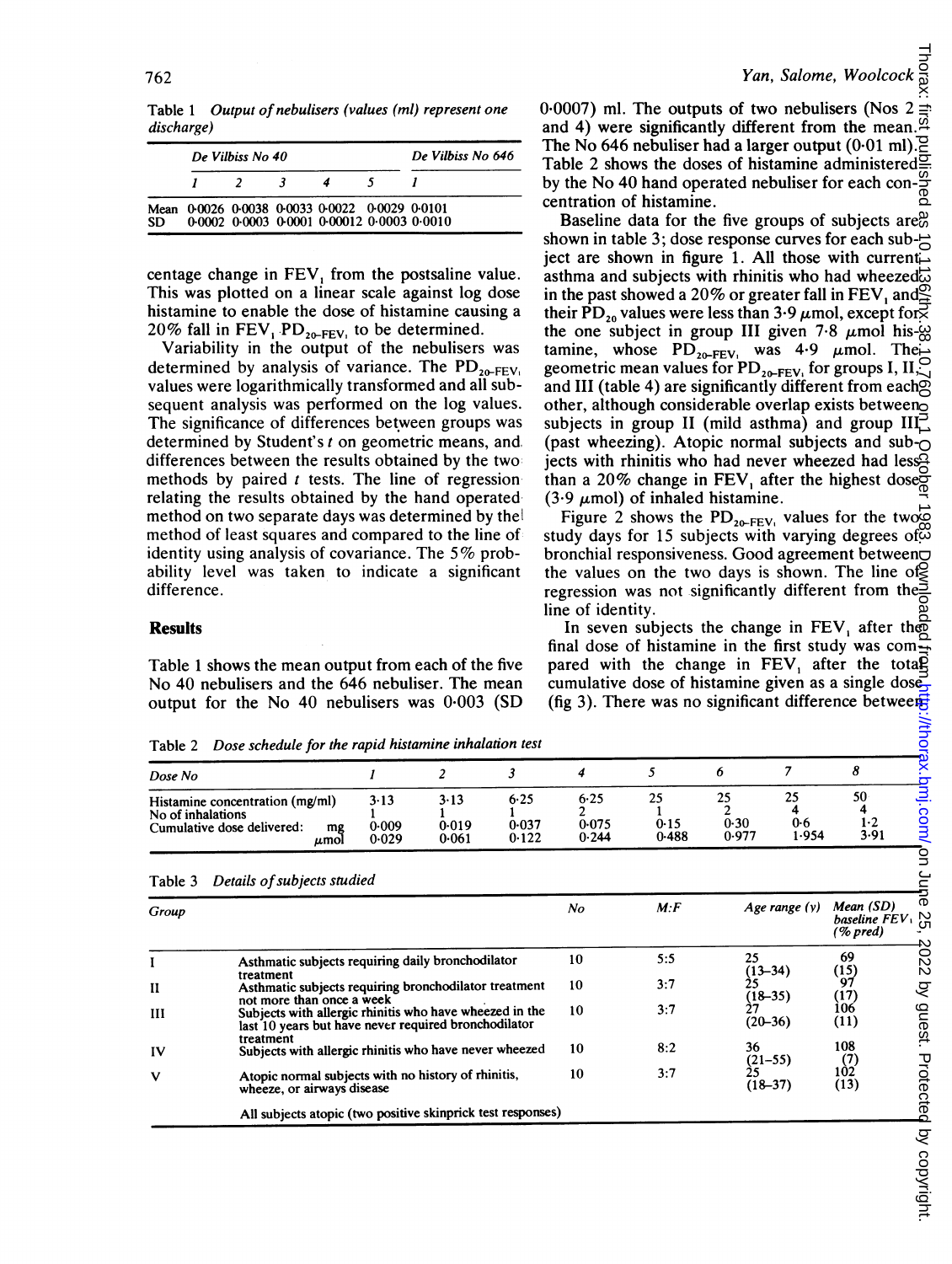

Fig 1 Dose response curves for histamine in 50 subjects divided into groups according to symptoms (see table 3).





Fig 3 Percentage change in  $FEV<sub>1</sub>$  in seven subjects in response to histamine given cumulatively compared with the response to the same amount given as a single dose.



Fig 2 Histamine  $PD_{20-FEV}$ , values for 15 subjects using the hand operated De Vilbiss No 40 nebuliser on two separate days.

Fig 4 Mean and standard deviation of percentage change in FEV, during three minutes of recovery after a cumulative dose and a single dose of histamine.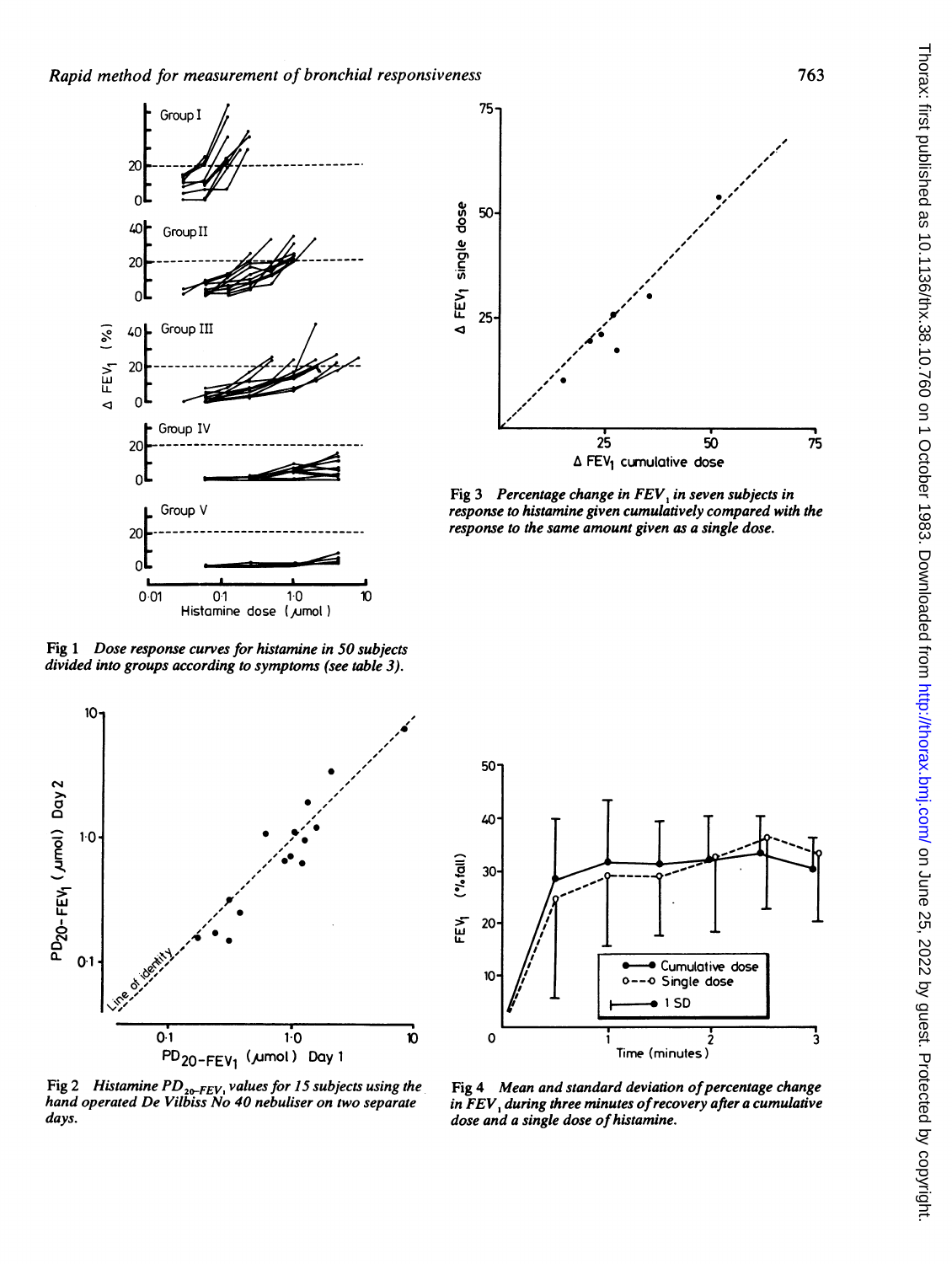| Table 4 |                                                                   | Geometric mean and range of PD <sub>-refry</sub> values for groups I-III | Yan, Salome, Woolcock $\frac{Q}{D}$                                       |
|---------|-------------------------------------------------------------------|--------------------------------------------------------------------------|---------------------------------------------------------------------------|
| Group   | Geometric mean<br>$PD_{\rightarrow \alpha FEV_1}(\mu \text{mol})$ | Range                                                                    |                                                                           |
| Ш       | 0.085<br>0.62<br>1.53                                             | $0.046 - 0.205$<br>$0.56 - 1.0$<br>$0.30 - 5.00$                         | Group I $\nu$ group II $p < 0.001$<br>Group II $\nu$ group III $p < 0.01$ |

Table 4 Geometric mean and range of  $PD_{\neg sFEV_1}$  values for groups I-III

the values (paired  $t$  test). Figure 4 shows that the mean values for percentage change in FEV, during recovery for these seven subjects was similar whether the histamine was given as a single dose or in a cumulative fashion.

The  $PD_{20-FEV_1}$  values obtained by the hand operated technique were not significantly different from those obtained with the dosimeter (fig 5).

There were no appreciable side effects from any dose of histamine.

#### **Discussion**

This study has shown that this simple, rapid method for measuring bronchial responsiveness produces reproducible results similar to those obtained with the standard dosimeter method. Bronchial responsiveness to histamine, as measured by this method, correlates well with the clinical severity of symptoms, as shown previously for other methods.' <sup>2</sup>

To compare this method with the dosimeter method it was necessary to estimate the volume of solution delivered from the two types of nebuliser and calculate the actual dose of histamine delivered.



Fig 5 Histamine  $PD_{20-FEV}$  values obtained with the hand-operated De Vilbiss No 40 nebuliser compared with those obtained by the dosimeter technique in 11 subjects.

described by Chai et  $al$ ,<sup>3</sup> since both methods use discrete doses of histamine. It has, however, been shown that results obtained with the dosimeter are comparable to those obtained with a method which  $\omega$ uses continuous generation of an aerosol inhaled by tidal breathing.<sup>45</sup> Since the technique inhalation-tidal breathing or discrete inspirations-appears not to affect the response it $q$ should be possible to compare actual dose response  $\leq$ curves from different studies provided that the vol- $\bigcirc$ ume delivered is known and the concentration of  $\frac{1}{2}$ solution is accurate. Despite some variability in the  $\overline{g}$ output of the No 40 nebulisers the results were output of the 150 Fe necessary the  $\frac{1}{20}$ <br>reproducible and similar to those obtained with the  $\frac{1}{20}$ dosimeter method.

In this study the dose of histamine was calculated $\Box$ in terms of  $\mu$ moles of histamine diphosphate salt. This was done so that in future it will be possible to  $\bar{P}$ compare the potency of histamine with that of other agonists with different molecular weights, such as methacholine. We have shown that the effects of the doses of histamine delivered by this method are $\vec{Q}$ cumulative. In practice, this has made it possible to decrease the amount of time taken to administer the challenge by combining some of the doses. On some occasions doses 3 and 4 and doses 5 and 6 (both $\frac{1}{6}$ ) pairs requiring one inhalation followed by two inha- $\overline{\phi}$ lations) were combined in a single dose of three inhalations of the appropriate concentration. The  $\frac{3}{2}$ total dose delivered remained unchanged. Weg emphasise that this was done only in subjects with  $\frac{1}{2}$ no history suggesting heightened bronchial respon- $\alpha$ siveness and only when they had shown no response. to the previous dose. Since it is important to plot  $a \equiv$ dose response curve so that the level of responsive- $\overline{\Phi}$ ness can be accurately determined, doses were com- $_{\text{cn}}^{\text{N}}$ bined only when it was clear that this would not jeopardise our ability to get at least three points on  $\heartsuit$ the curve. Thorax: first published as 10.1136/thx.38.10.760 on 1 October 1983. Downloaded from Duby published from the published as 10.1136. Popyright. Popyright.

Examination of the time course of the response to  $\overline{S}$ histamine showed that the response was maximal a $\oplus$ 60 seconds and maintained for at least three minutes ${}_{0}^{\circ}$ (fig 4). The FEV, should be measured after 60 sec- $\mathcal{I}$ (ng 4). The FEV<sub>1</sub> should be measured after obsection<br>onds and provided that the next dose is given not more than three minutes after the previous one the effect is shown to be cumulative.

There was a clear relationship between  $PD_{20-FEV}$